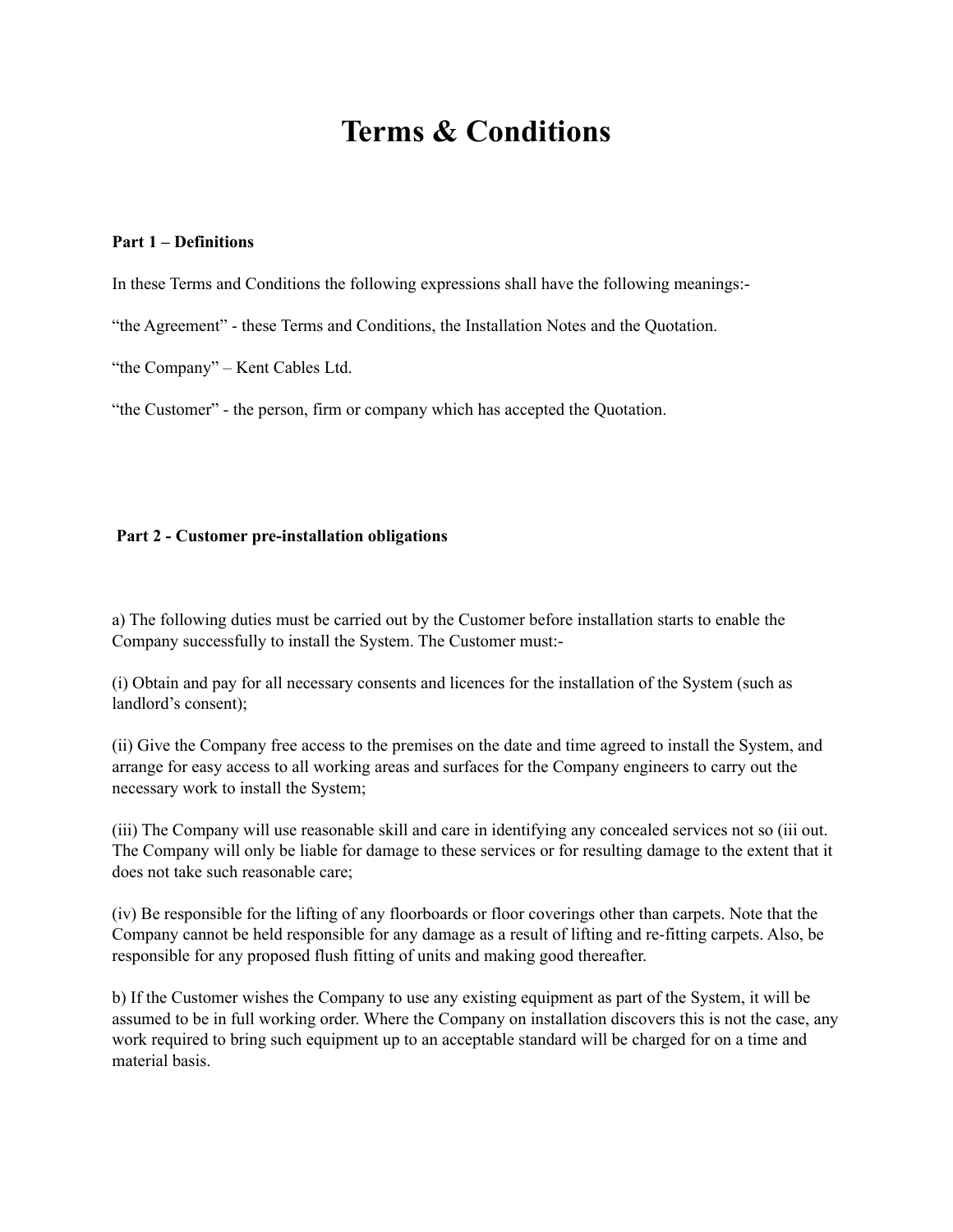c) Where damage could be caused which may not be immediately apparent to our operatives, the Company cannot be held liable where it has not been notified of such a possibility.

## **Part 3 - Supply of System**

a) The Company will use reasonable endeavours to install the System neatly and to conceal cables wherever possible, but where this is impractical the cables will be surface run.

b) The System will be installed in accordance with the recommendations contained in the British Standard Institute's specification for intruder alarms and CCTV systems on buildings current from time to time on the date on which installation starts. Any change made in the Standard for intruder alarms will not be deemed to be retrospective to existing installations.

c) On installation, the Company will give one briefing and demonstration of the System to the Customer or his/her representative. (There will be an additional charge if further instructions are required.) This demonstration, the operating instructions, keys or code number will be supplied to the Customer on payment of the balance of the Installation Charge as set out in Part 7a.

d) Where a deduction from cost has been made by Kent Cables Ltd for installation of first fix wiring by a third party, Kent Cables Ltd personnel can only check the position of such wiring against their original specification. We cannot check or be held responsible for the integrity of the wiring as inevitably the wire runs are concealed behind plaster, under floors etc. Please be informed that Kent Cables Ltd will only become aware of any problems with the integrity of the wiring when our fitter attempts to power up and commission the system.

# **Part 4 - Customer's post installation Obligations**

a) It is the responsibility of the Customer after the installation is completed to refit any floorboards, carpets or other floor coverings lifted before installation and to carry out any building work, cutting away, decoration or making good unless specifically stated in the Specification, other than any required by the failure to exercise reasonable care and skill by the Company its employees or agents.

b) At all times after the installation is completed the Customer will:-

(i) Operate the System in accordance with the instruction manual;

(ii) Where applicable, pay any line or equipment charges due to third parties (and increases from time to time);

(iii) Pay for all electrical supplies to the System and remain responsible for the upkeep and maintenance of all electrical supplies to the System.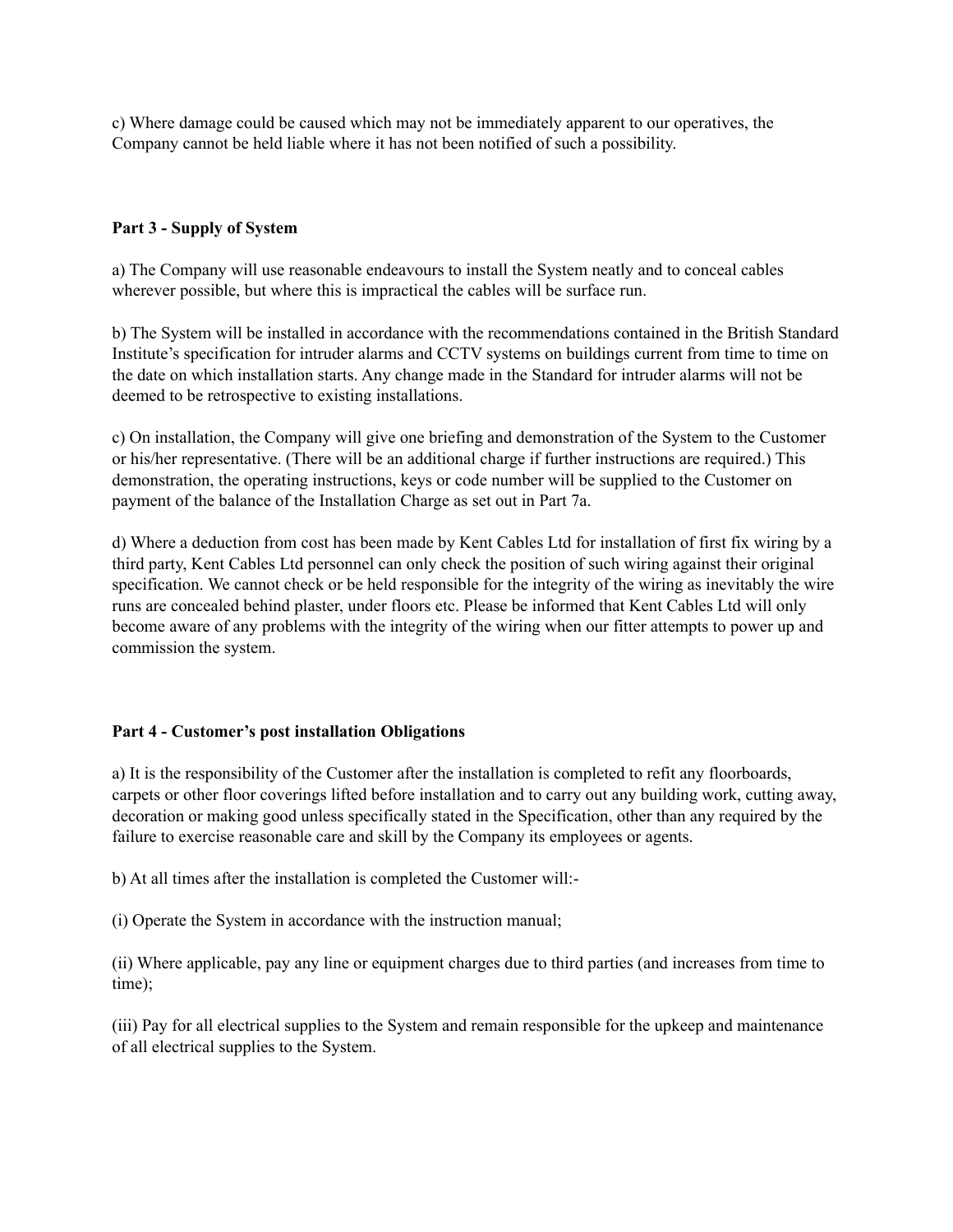## **Part 5 - Company's post installation Obligations**

The Company will:-

a) Carry out at the Company's expense any repairs or replacement to the System (excluding existing equipment of the Customer incorporated into the system) required by any faulty materials or workmanship within twelve months of the Installation Date.

b) At the request of the Customer and within a reasonable time after such request carry out such further works to the System as are necessary to keep the same in operation or to modify, upgrade or replace the System at a price agreed by the Customer and the Company.

c) Offer to do any modification, alteration or upgrading of the System required to comply with any requirement or regulations of the Police or other authority subject to costs determined by survey and agreement between Customer and Company.

#### **Part 6 - Monitoring & Maintenance (or maintenance only where relevant)**

a) The Company will carry out Monitoring and Maintenance services as set out in the Installation Notes and as agreed in writing between the Customer and the Company.

b) Monitoring and Maintenance are on a one year fixed term basis, running in the first year from the Installation Date. If the Company wishes to provide Monitoring and Maintenance for further periods it will send the Customer an invoice for the following year's charges, at least four weeks before expiry of the annual term. If the Company does not wish to continue to provide Monitoring and Maintenance, it will send written notice of this fact to the Customer at least four weeks before the expiry of the annual term.

c) At any time after the expiry of the first year of Monitoring and Maintenance, the Customer may terminate Monitoring and Maintenance by giving at least four weeks' written notice.

d) At any time after the expiry of one year from the Installation Date the Company shall have the right to increase the Monitoring and Maintenance Inspection Charges. Any increases will be notified to the customer at the time of invoice.

e) Monitoring and Maintenance Inspection Charges are reviewed on 1 January each year.

f) The Company will carry out routine maintenance inspection during the hours of 08:30 to 17:30 Monday to Friday (excluding Bank Holidays) on a date previously agreed with the Customer and in accordance with the relevant Standard if applicable.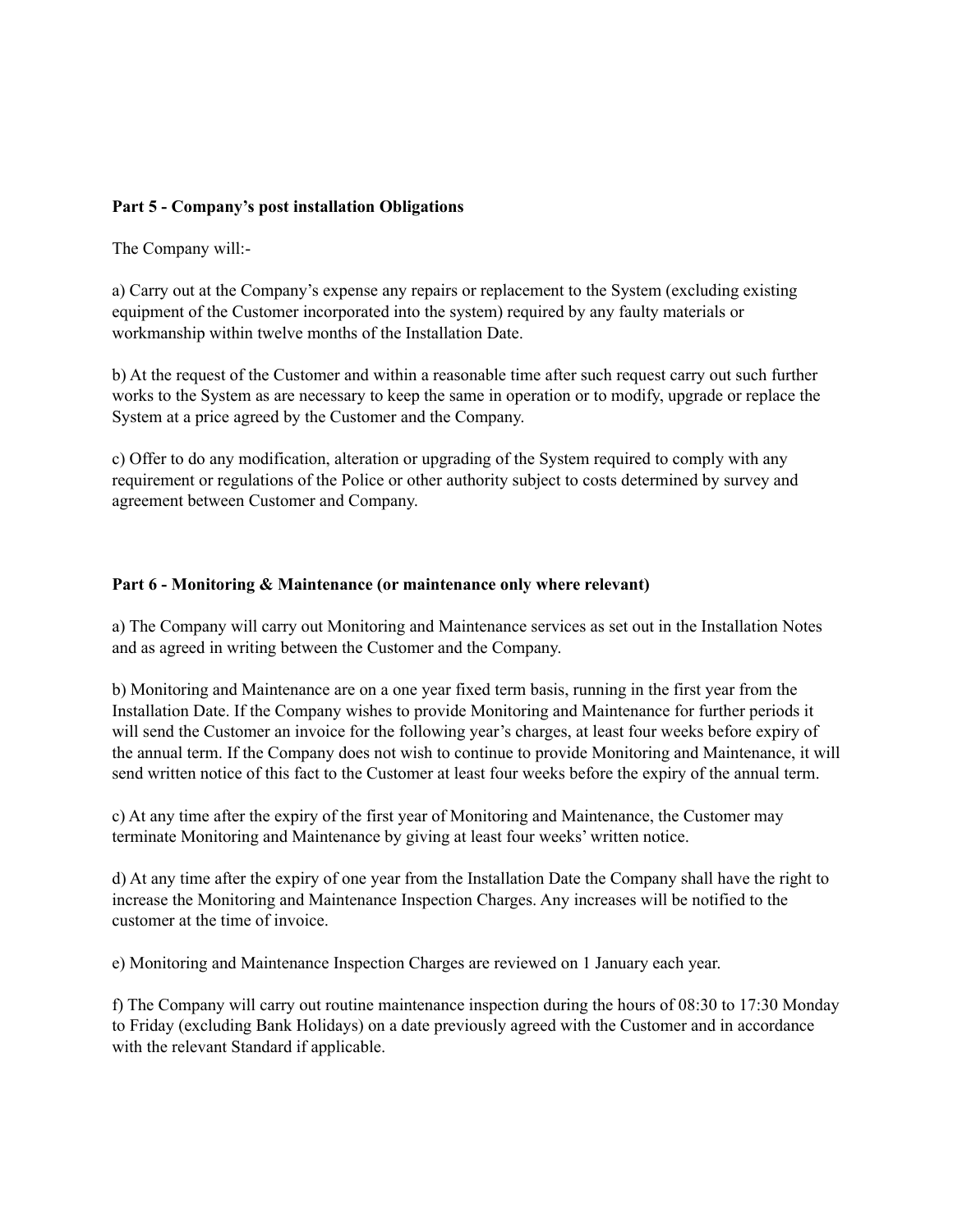g) Monitoring and Maintenance of the System may be withdrawn immediately without advice or notice of withdrawal should any agreed payment fail to be made within 30 days of invoice or direct debit payment date.

h) Where an alarm system has been installed, it is mandatory that a yearly service be carried out to comply with SSAIB regulations. Failure to comply will invalidate the warranty.

## **Part 7 – Payment**

a) The Customer will pay 40% of the Installation Charge (for contracts over £2000) as a deposit to the Company before installation begins, and the balance together with the Maintenance Inspection Charge for the first year on the Installation Date. For the avoidance of doubt all monies to be paid within 14 days of the final invoice (applicable to contracts over £2000)

b) Where the attendance of the Company's employees is requested for any reason whatsoever (apart from normal maintenance inspections or under the guarantee by the Company in Part 5a) the Company reserves the right to charge the Customer for labour at its standard rates (including travelling time) and for materials.

#### **Part 8 - General Conditions**

a) Ownership of the Customer Equipment will pass to the Customer on payment of the balance of monies as set out in Part 7a.

b) Any variation or modification of any of the terms and conditions of this Agreement must be evidenced in writing and signed by a duly authorised representative of the Company.

#### **Part 9– Termination**

a) If the Customer commits any breach of its obligations under the Agreement and fails to remedy the same within 30 days of notice by the Company requesting the breach to be remedied, or if any payment due under this Agreement is more than 30 days in arrears the Company may terminate the Agreement by giving the Customer 14 days notice in writing of the termination.

b) The Company may terminate this Agreement immediately by notice in writing to the Customer if the Customer goes into liquidation, becomes bankrupt, makes a voluntary arrangement with his creditors or has a receiver or administrator appointed.

c) The Company reserves the right to terminate the Agreement immediately if the System or the premises are destroyed or so substantially damaged that the Company is unable to reasonably continue its obligations hereunder and also charge to the Customer the value of Company Equipment destroyed. Any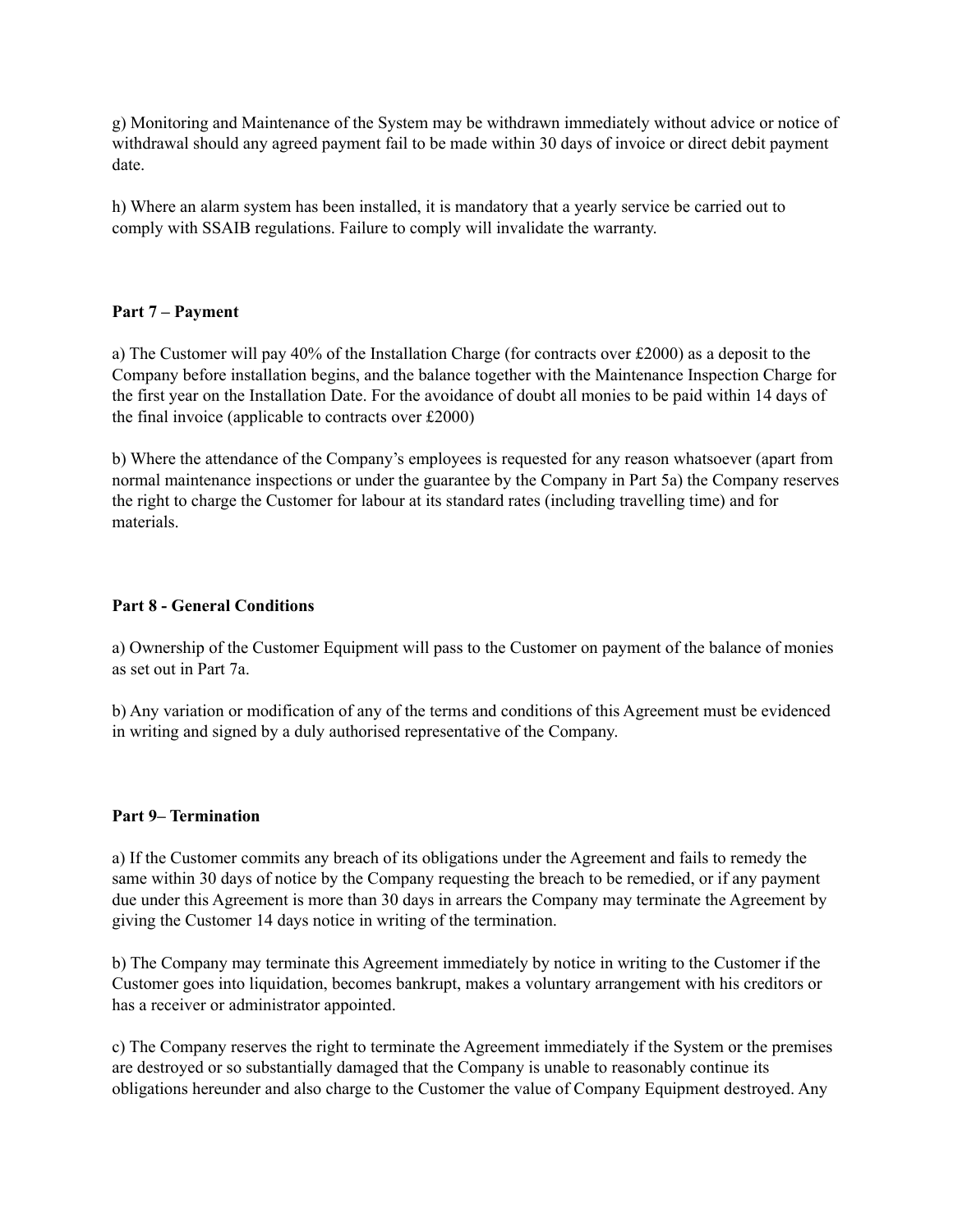monies paid for Monitoring and Maintenance will be refunded on a pro rata basis for that period when the Customer is without the System.

d) On termination of Maintenance and Monitoring by either the Customer or the Company or on expiry of the Maintenance and Monitoring services:-

(i) The Customer will give the Company free access to remove the Company Equipment;

(ii) It shall be the absolute responsibility of the Customer to ensure the safety of any remaining electrical installation following removal of the Company Equipment.

e) If the Company is not paid the balance of the Installation Charge as set out in Part 7a, it may remove the System from the Customer's premises. In this event, the Customer will be responsible for any breakage or other damage, in particular for the refitting of any floor boards, carpets or other floor coverings and to carry out any building work, decoration or making good, arising from the removal of the Company Equipment unless the same is caused by the failure to exercise reasonable care and skill by the Company, its employees or agents.

# **Part 10 - Limitation of Company's Liability**

# PLEASE READ THIS SECTION CAREFULLY. IT CONTAINS RESTRICTIONS ON THE COMPANY'S LIABILITY IN THE EVENT OF A CLAIM BY THE CUSTOMER

a) The System is intended only to reduce the risk of loss or damage to the property and injury to persons on the premises to the extent that is reasonably practicable by use of such equipment. The Company gives no undertaking to the Customer that the System may not be compromised or circumvented or that the System will prevent any loss by burglary, theft or otherwise. The Company does not guarantee that particular loss, damage or injury can and will be prevented by use of the System.

b) The Company accepts responsibility for ensuring that the System complies with the Specification and will be reasonably capable of meeting the purpose but does not accept any larger responsibility than that, whether in negligence or otherwise save as set out in this Part 10.

c) The Company accepts liability without limit for (i) death or personal injury caused by its or its employees failing to take proper care whilst acting in the course of their employment; and

(ii) any fraudulent statements of fact made by it which caused the Customer to enter into this Agreement.

d) The Company shall not be liable for any loss or damage suffered by the Customer however caused, whether as a result of any failure to exercise reasonable care and skill, breach of these terms, false